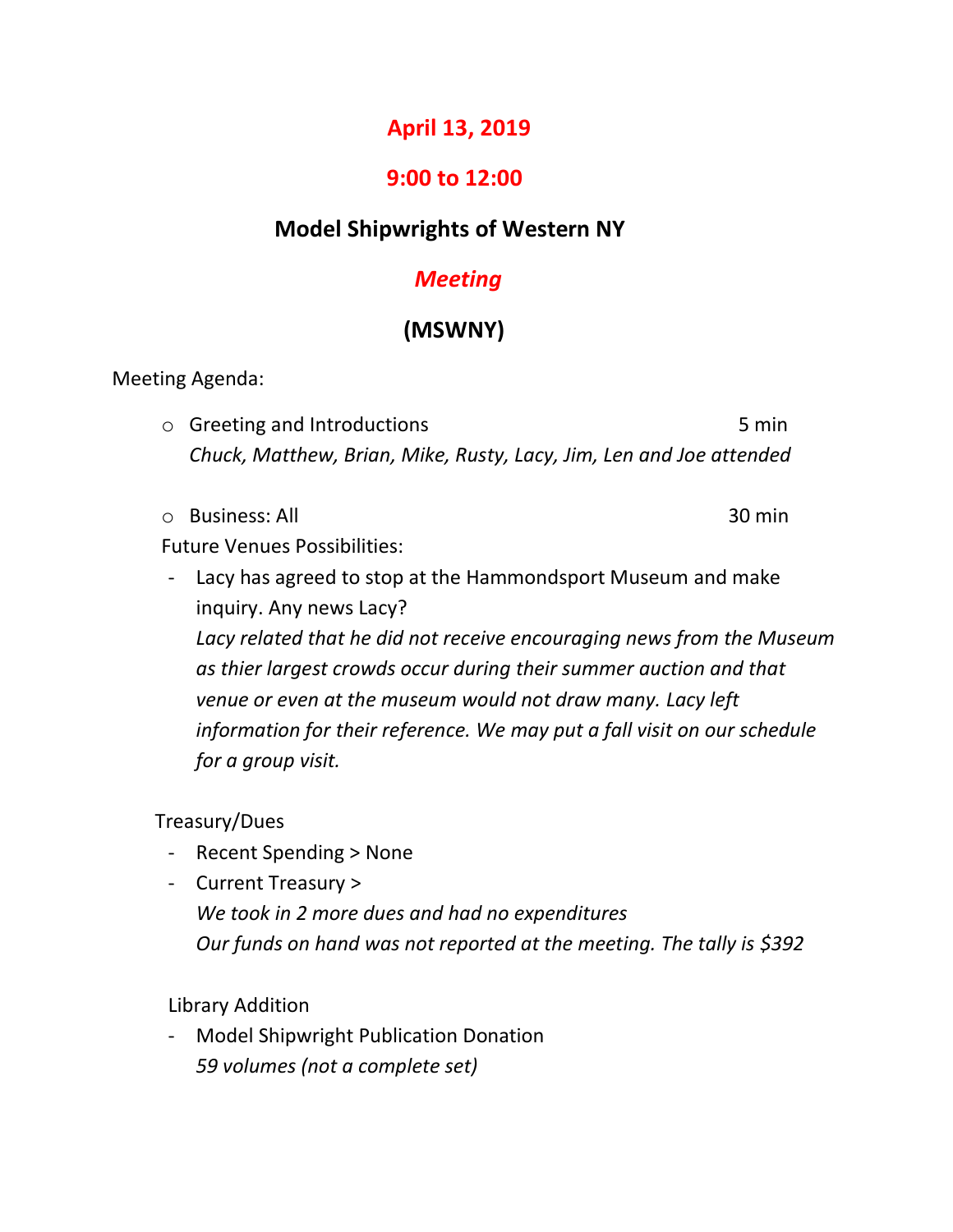*Now in temporary storage at museum. No further action until new wing of museum is open.*

Status of April 27<sup>th</sup> NE Ship Model Symposium (Connecticut)

o Four members(actually 5 in total) have expressed interest and will be going *Don will join us for a floor tour as he travels westward toward home. At present Mike, Bill, Brian and his son as well as Joe will attend.*

#### **The 37th Annual Ship Model Conference at the Port 'N Starboard Convention Center in Ocean Bach Park, New London, Connecticut will be held on Saturday, April 27th, 2019. The Connecticut Marine Model Society (CMMS) is hosting this year's event**.

Per previous conferences there will be a large model display area with hobby vendors, an excellent luncheon, a featured speaker, various tabletop demonstrations, unique raffle prizes as well as several awards for model entries. The cost is \$37.00 if registered by March 18. \$43.00 by April 17, and \$48 at the door. The hours are 9:00 AM to 3:00 PM with model setup's starting at 8:15 AM. Directions to the venue can be found at this link: **<http://ocean-beach-park.com/contact/>**

Additional details on the speaker and demonstrations will be posted soon. Limited admission to the Model Exhibit Area only will be available at the door for \$5.00. We anticipate that there will be nearly 100 models on display.

The Registration Form can be downloaded at: [www.ctshipmodels.org](http://www.ctshipmodels.org/)

# If you haven't done so, get your application in!

### NRG 2019 Conference Notice

*The NRG Conference will be at the New Bedford Whaling Museum October 24 thru 26. See the NRG site for further info in the future.*

Model Restoration Request

- 1940s Marine Model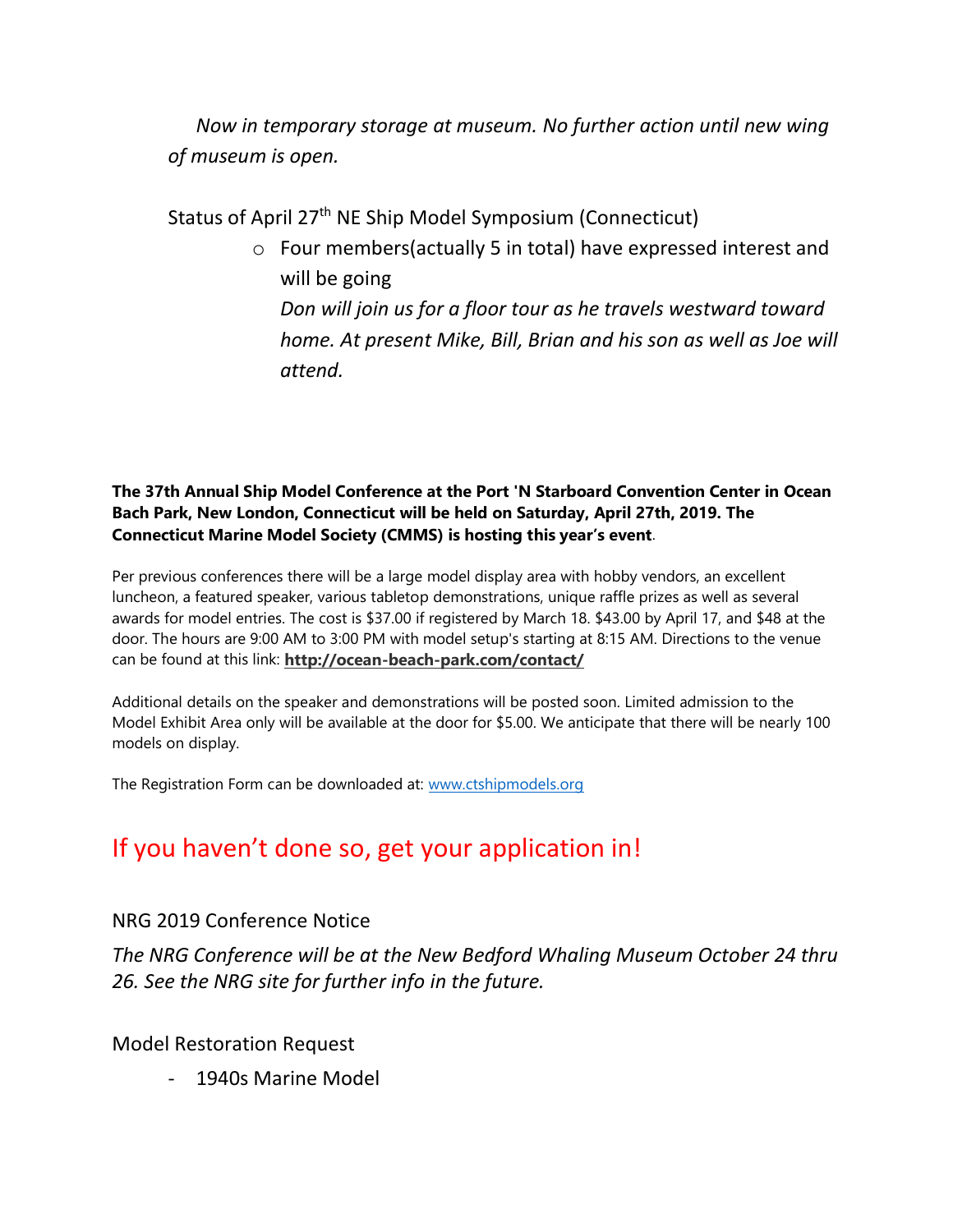- Major cleanup
- Loose but available parts
- Rigging may not be salvageable
- Plans available
- Brian has been in touch with the owner

Brian will give us an update

*Brian has begun taking inventory on the model and so far news is all good. Few if any parts missing, cannons do not appear to be lead, gauge of rigging is in his stock, missing few blocks. So the work begins.*

Main Meeting Agenda:

o Unusual Models: Mike K. min Mike has come across some unusual ship models he thinks will be of interest to the group. He has shared some of the pictures with me and I fully agree! It seems there is no limit to the extent that some modelers will go to replicate these incredible models.

*Mike had a combined report. Carlos provided some pictures of yet another model that is for the museum of Oman. His work on carving is best described by the pictures he provided and will be placed in the gallery section if I can extract them from the PDF.*

*The balance of the presentation, which will be placed in the Topics Of Interest section of our web site, was related to unusually scaled models from across the world. Some made at the modelers whim, some used in movie settings. It was fascinating to see these extremely large models. These models were "off the charts" in terms of size, and materials; matchsticks to Legos!*

o Fabricating Realistic Furled Sails: Jim O. 20 min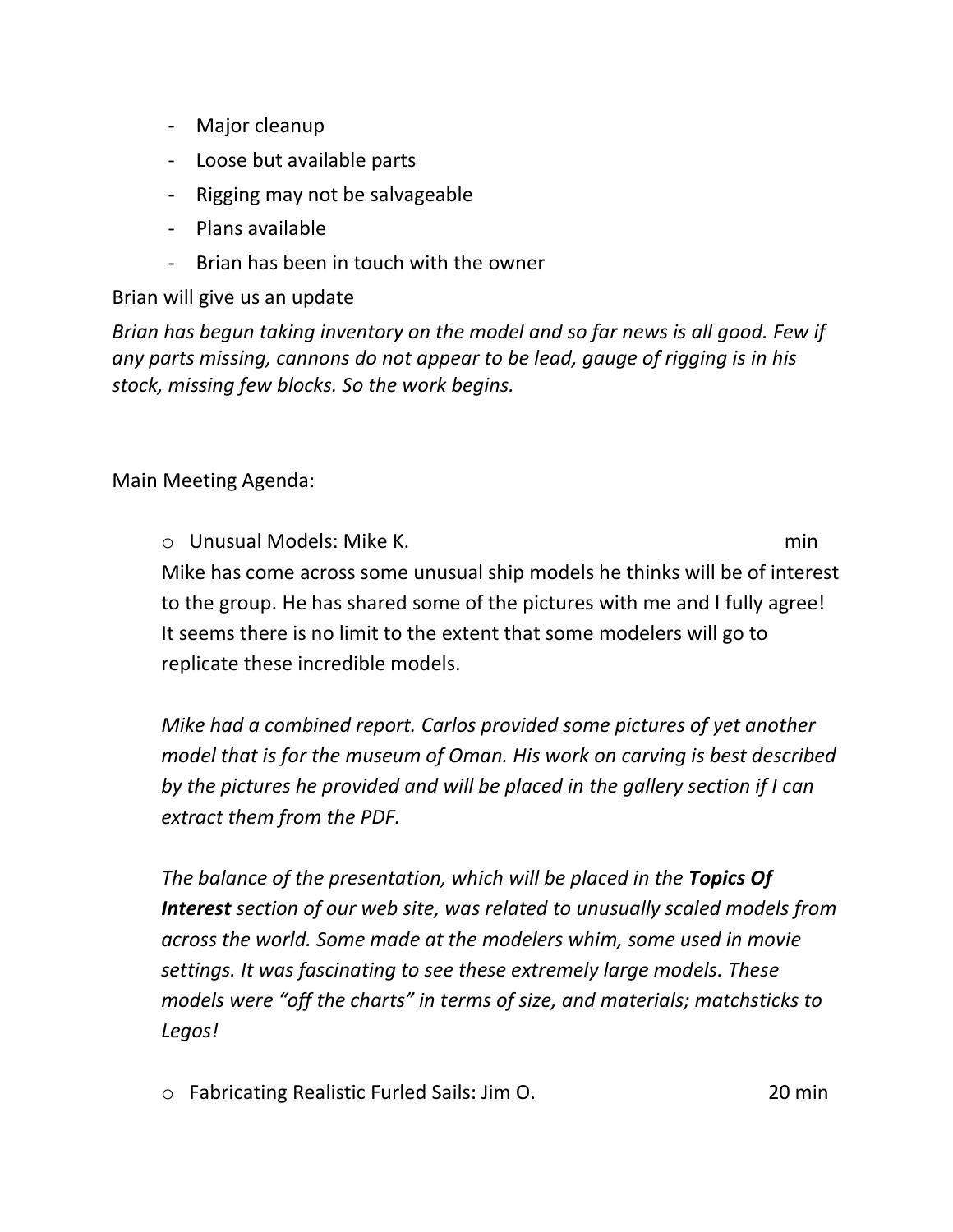Jim has developed a precise and easily understood methodology to replicate furled sails for models. One would think this is just a simple matter but Jim will show us that it has to be a more deliberate undertaking to make it happen. Testimony to his methods is his, Pride of Baltimore model. The sails on it are fantastic!

### *This was a miscue on my part. Jim will present this at the May meeting.*

o The Royal Barge: Sam C. 20 min Sam has quietly completed his Royal Barge, another Syren Ship Model product and has agreed to speak to its construction and completion. He may also be bringing other projects he has been working on, "secretly" in the background.

### *Sam was unable to come to this meeting.*

o Planking lessons learned: Joe 20 min Many of you should recall our two-part tutorial of 2016 on planking methodology. In theory it is quite straight forward. In practice it can be another matter. Joe fully admits he is not an expert. Joe will discuss his experiences with the planking of his *Cheerful* model. Joe will fold in his updates to the tutorial as a result. Hopefully this will be an interactive discussion that will lead to even better understanding.

*Joe presented some finding on his quest of planking his Cheerful model. It can be found in "Shop Notes section as an addition to our Planking Tutorial on our web site.*

o River Patrol Boat Status: Jim/Joe 15min We have an update on drawings and next steps to move the project along